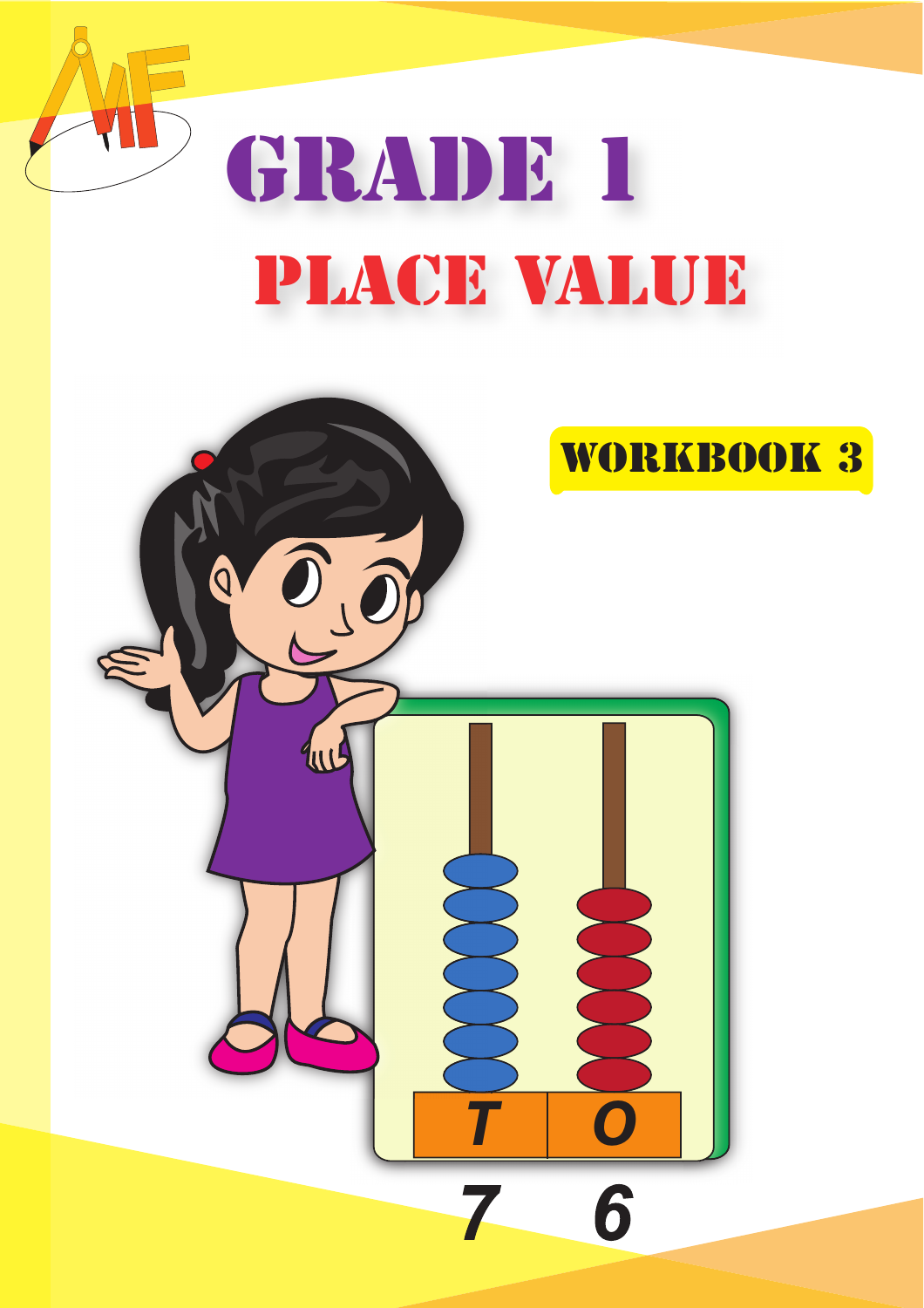

PLACE VALUE

Date and the contract of the contract of the contract of the contract of the contract of the contract of the contract of the contract of the contract of the contract of the contract of the contract of the contract of the c

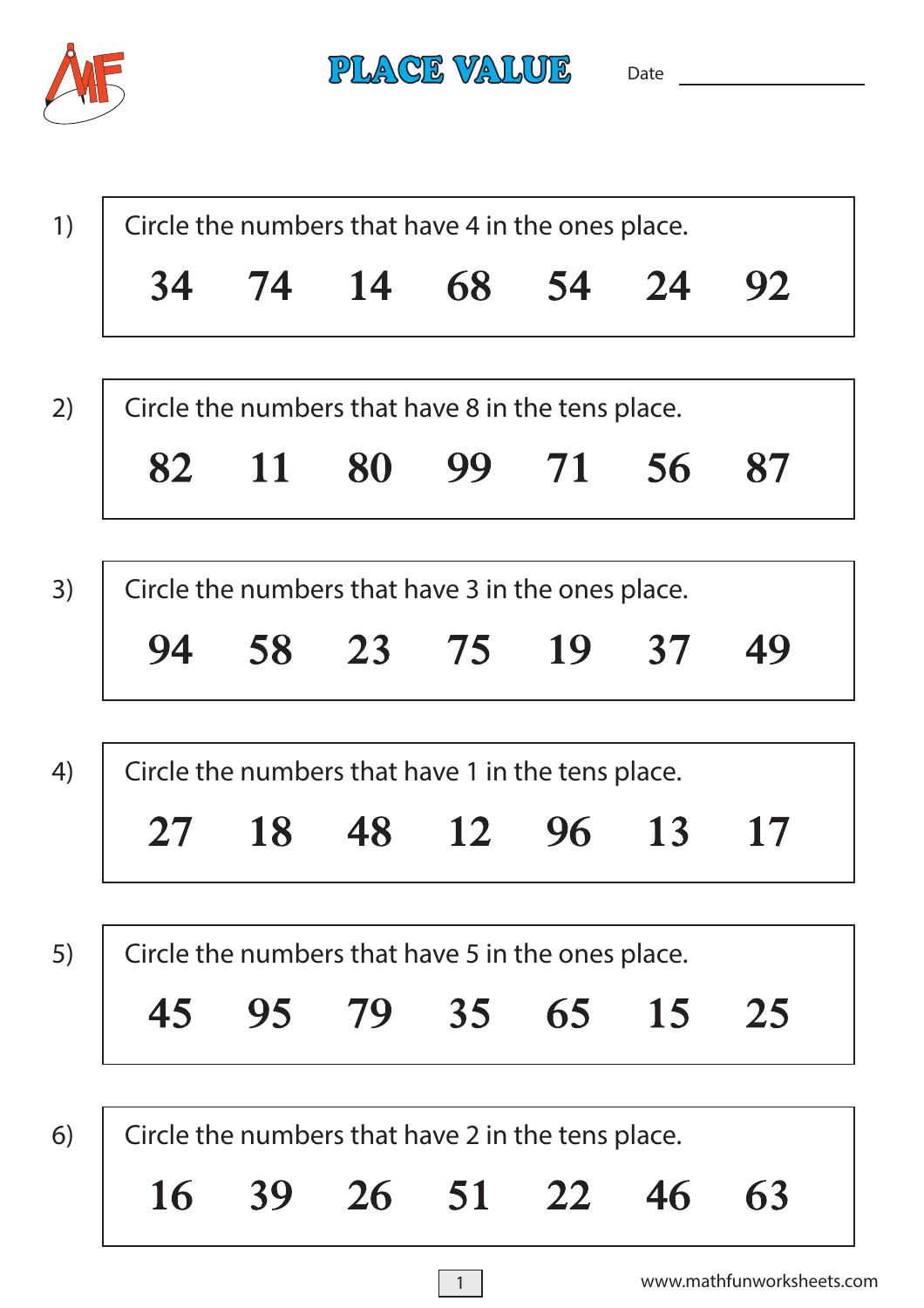

PLACE VALUE Date

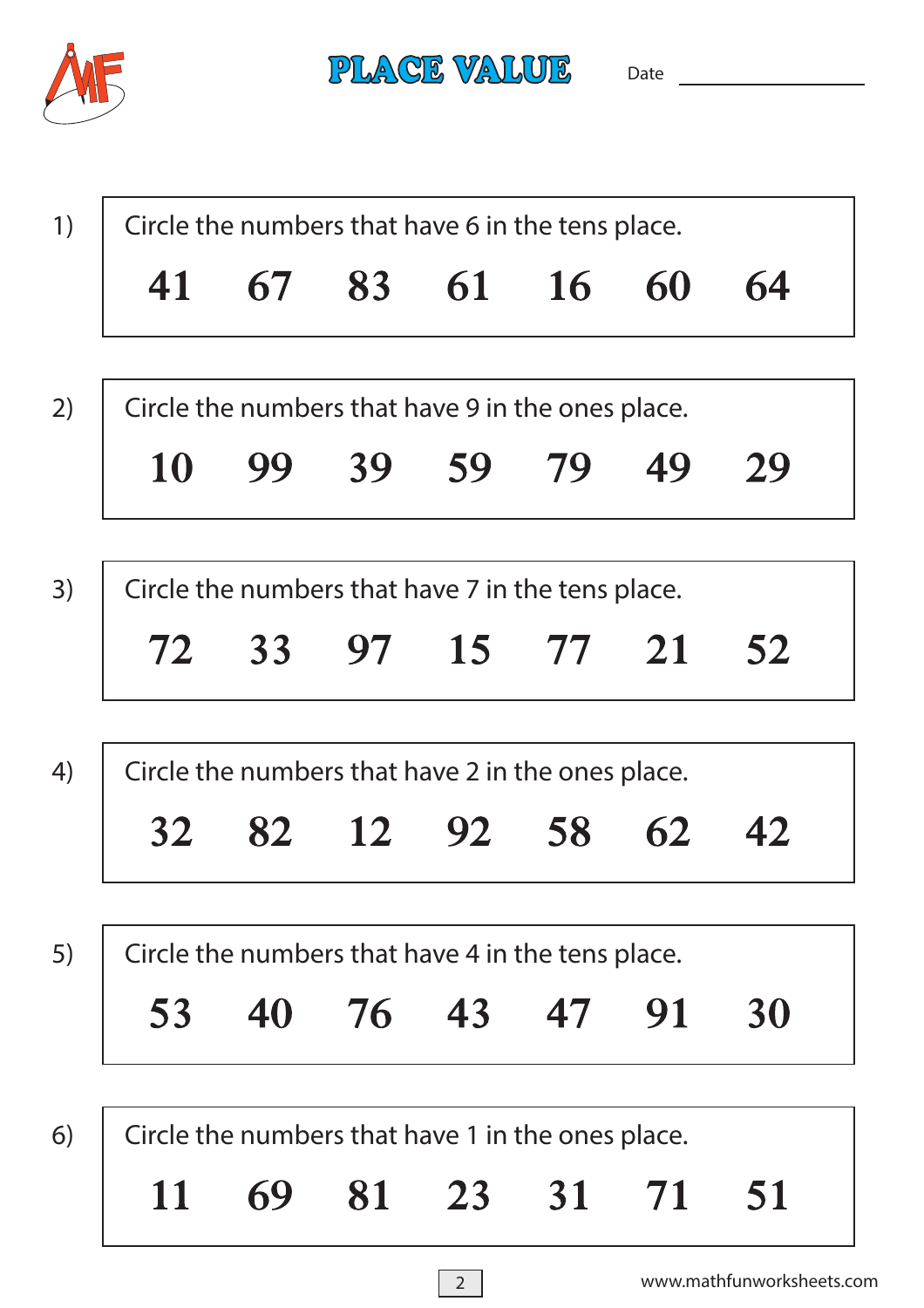



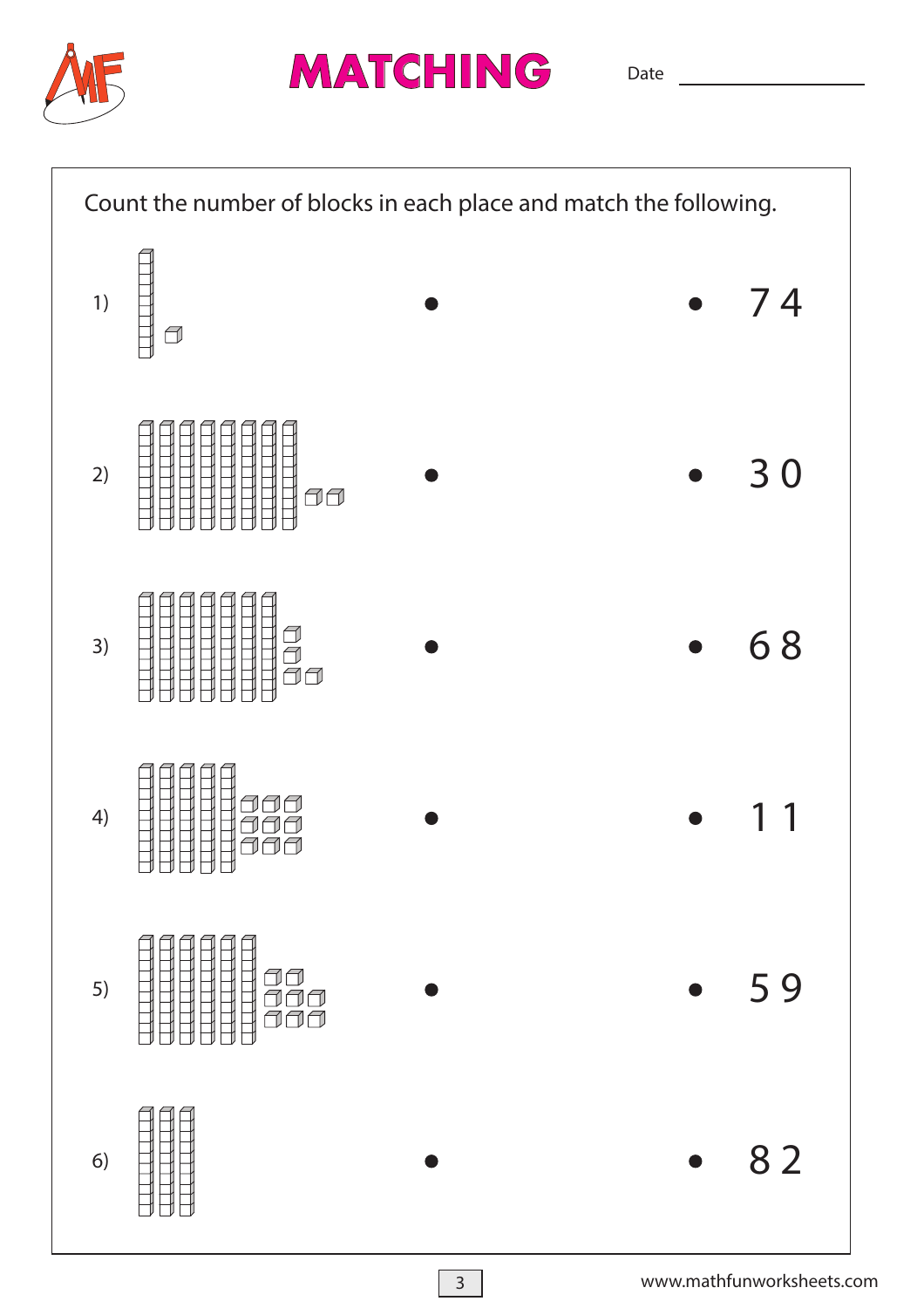



Date

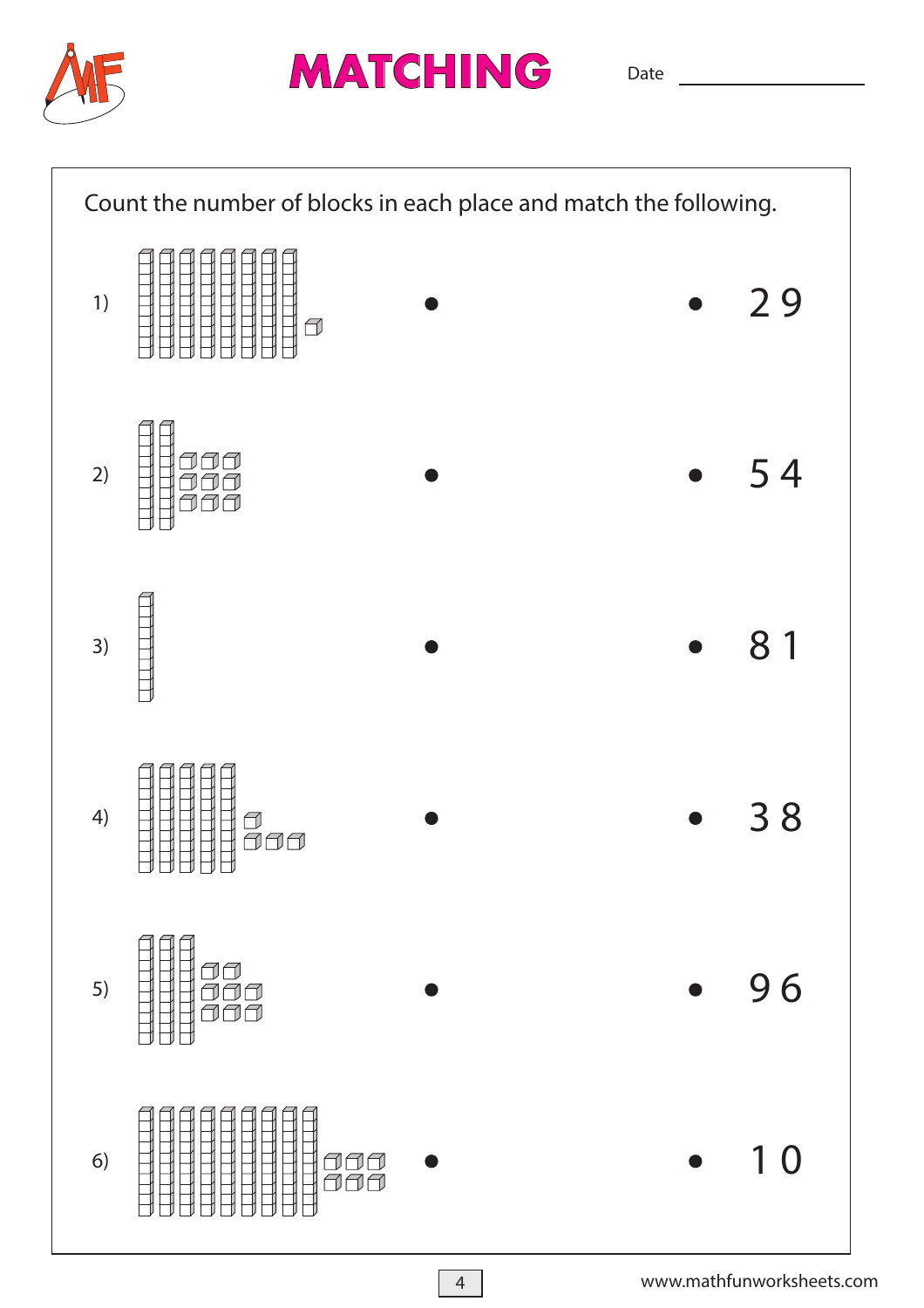



## **PLACE VALUE-ABACUS**

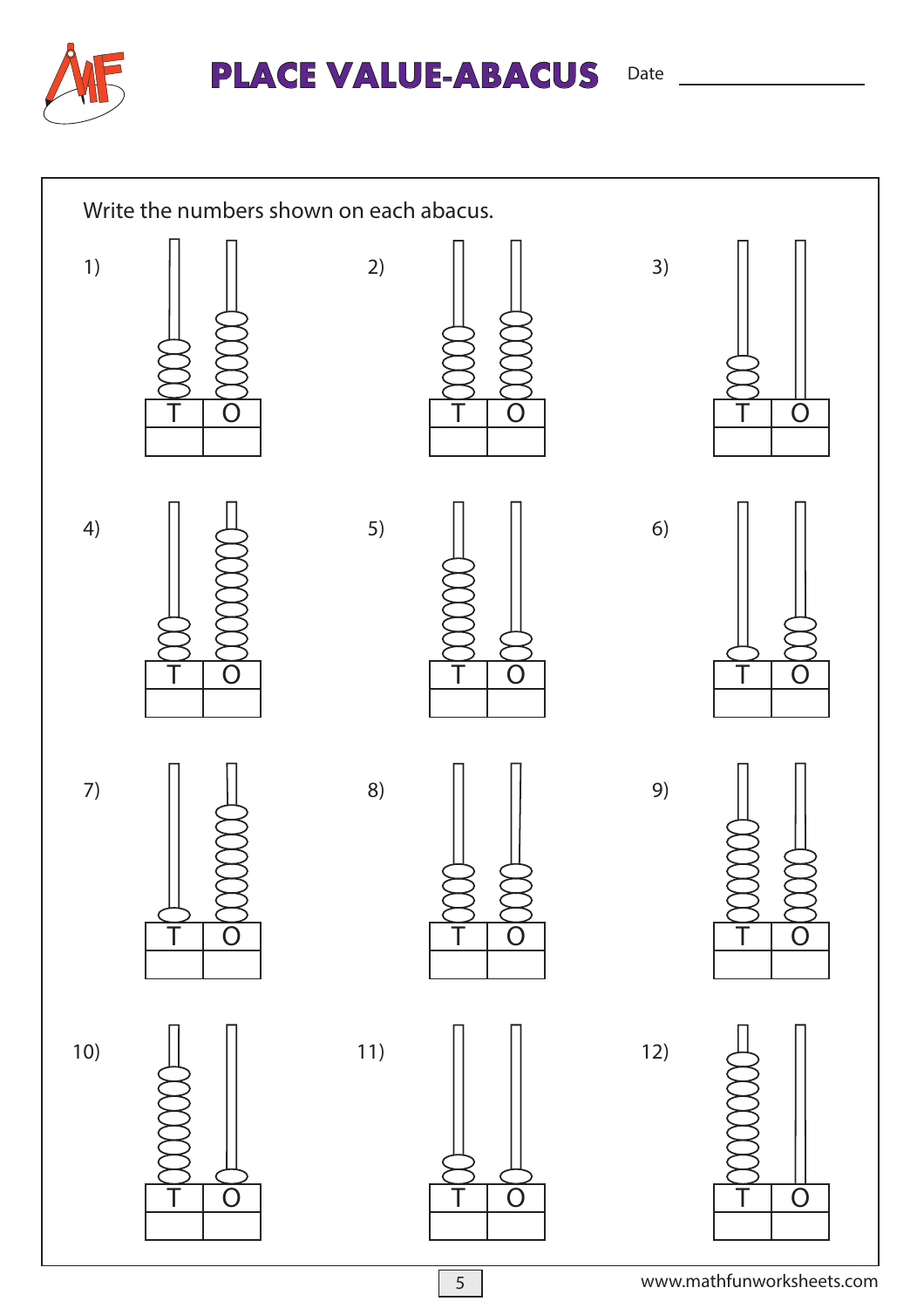



## **PLACE VALUE-ABACUS**

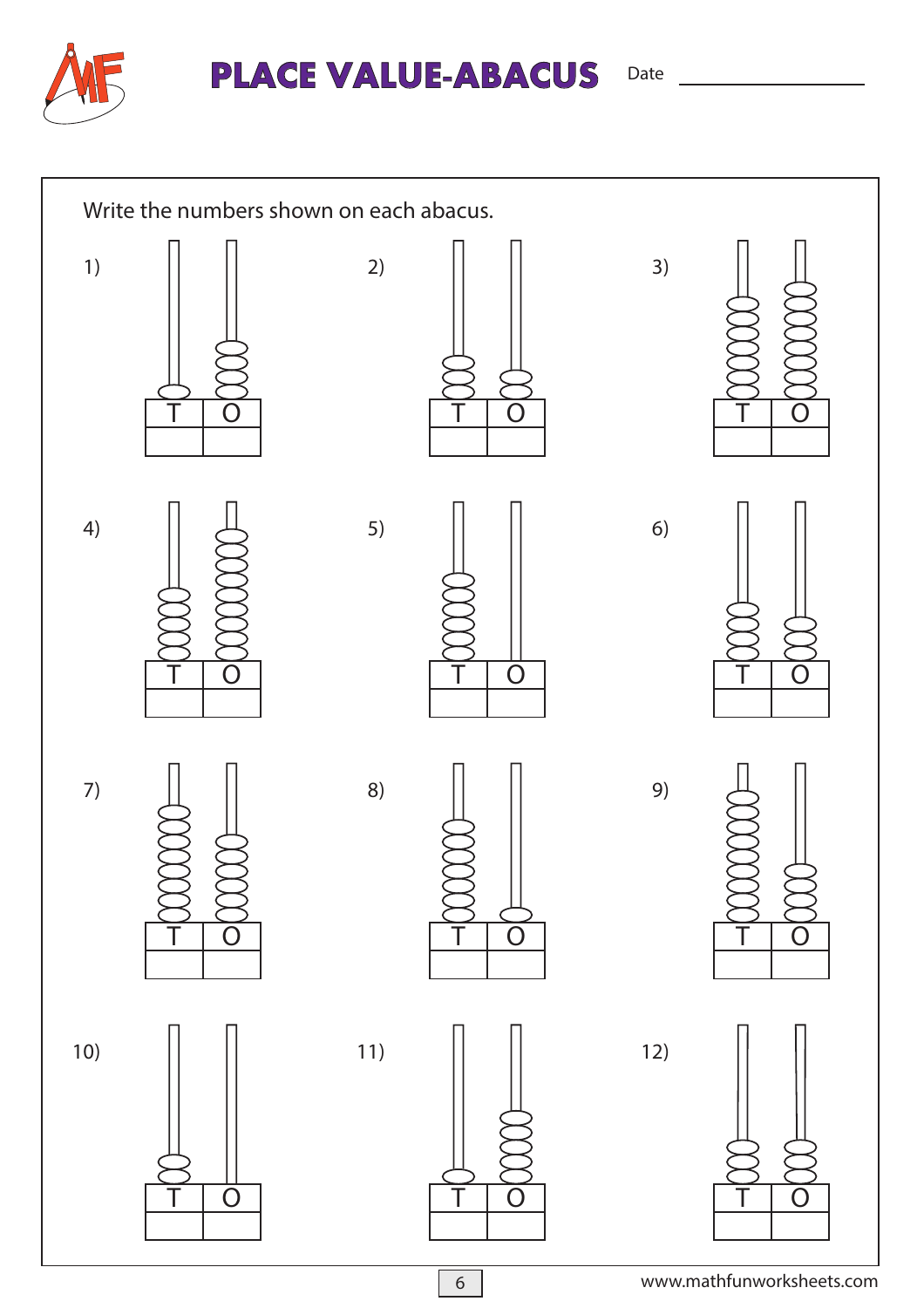

| Write the number shown on each abacus. |                            |
|----------------------------------------|----------------------------|
| 1)                                     | 2)                         |
| Figure : ___________________           | Figure: __________________ |
|                                        |                            |
| 3)                                     | 4)                         |
| Figure : ___________________           |                            |
| Words:                                 | Words:                     |
| 5)<br>O                                | 6)                         |
| Figure: __________________             |                            |
|                                        |                            |
| $\overline{7}$                         | www.mathfunworksheets.com  |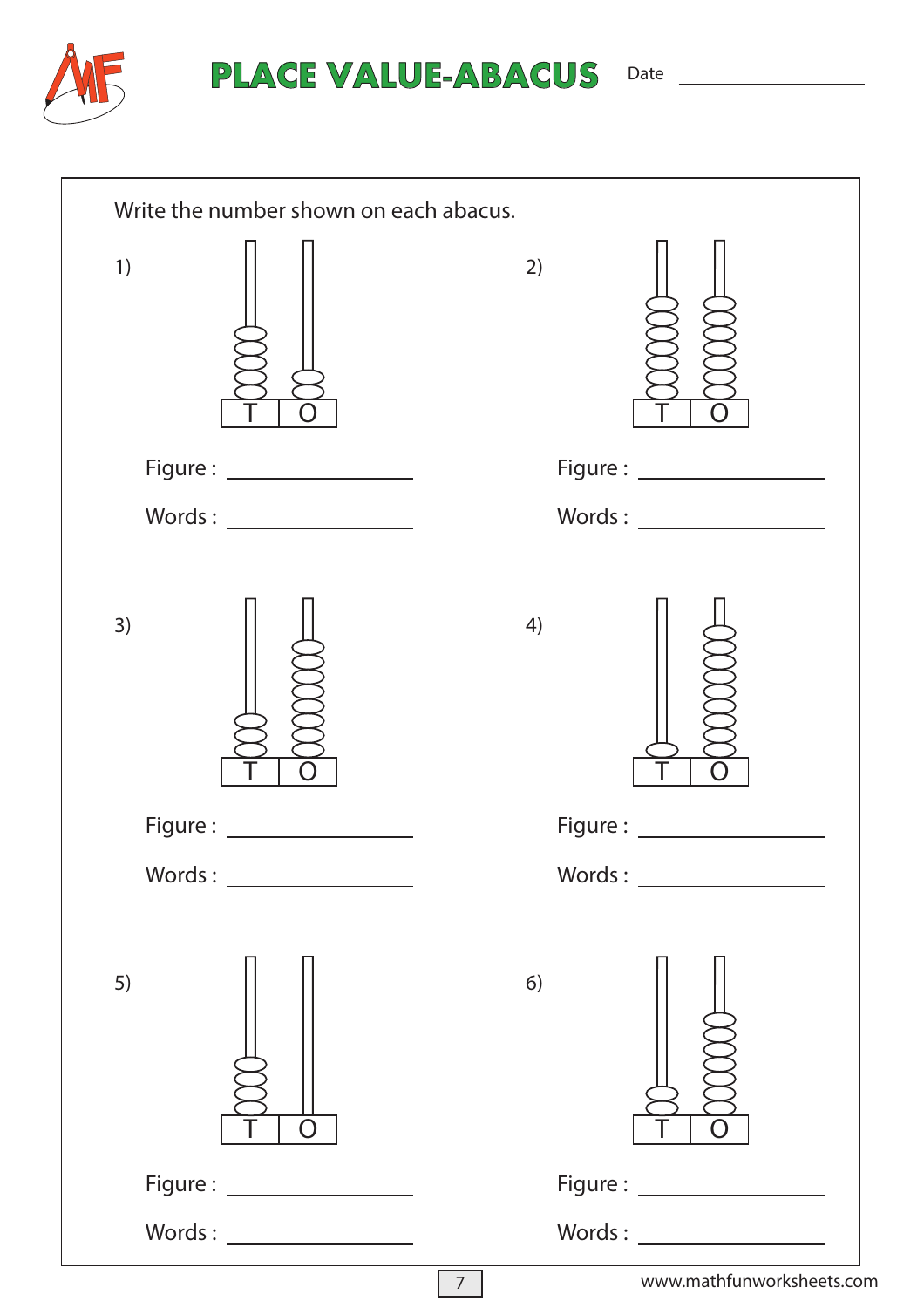

| Write the number shown on each abacus. |                                     |
|----------------------------------------|-------------------------------------|
| 1)                                     | 2)                                  |
| Figure : ___________________           | Figure : ____________________       |
|                                        |                                     |
| 3)                                     | 4)                                  |
| Figure:                                |                                     |
| Words:                                 | Words:                              |
| 5)                                     | 6)                                  |
| Figure : ___________________           |                                     |
|                                        |                                     |
|                                        | www.mathfunworksheets.co<br>$\,8\,$ |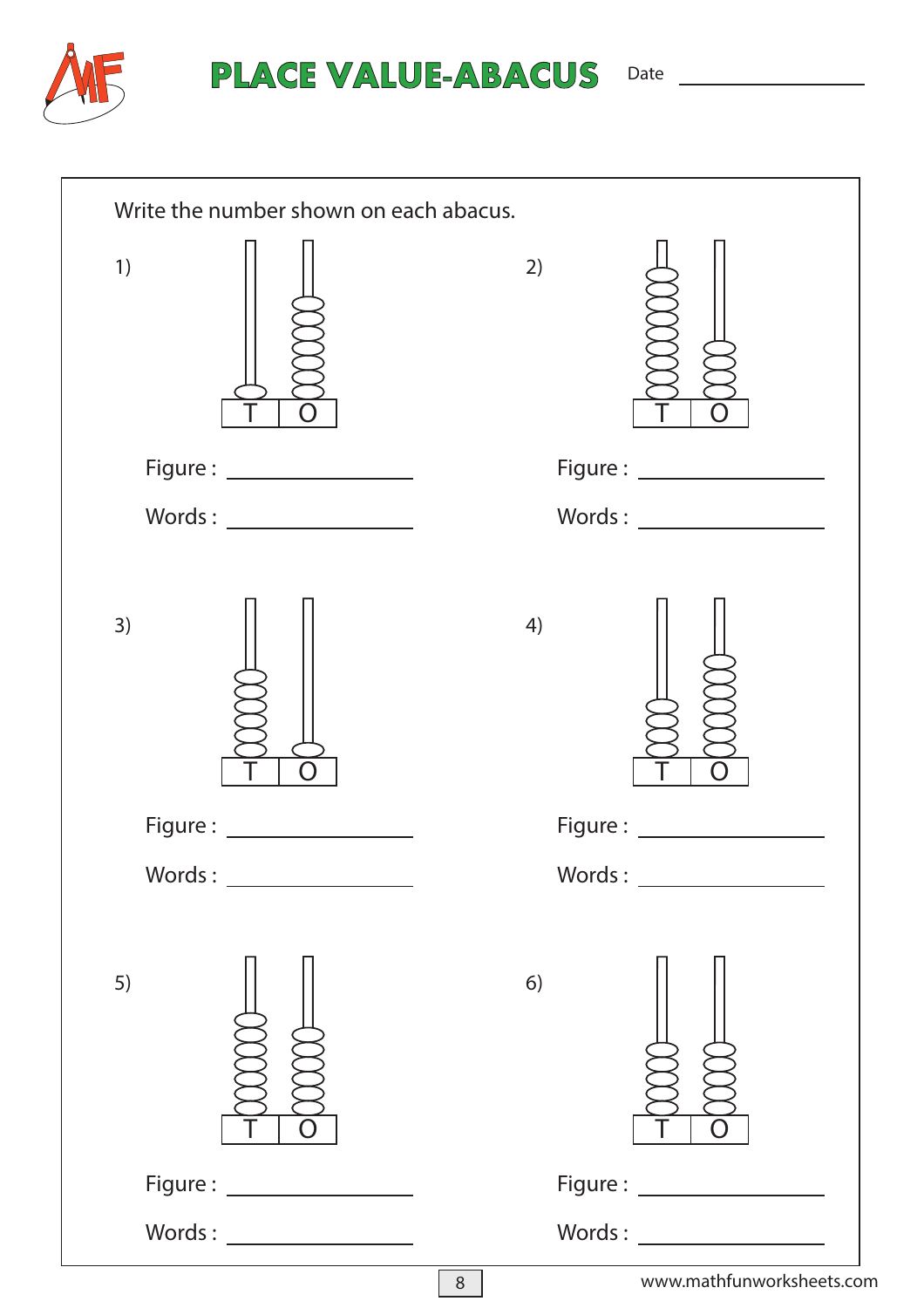

**EXPANDED FORM** Date

|  | Write the numerals in expanded form. |  |  |                                                                            |  |
|--|--------------------------------------|--|--|----------------------------------------------------------------------------|--|
|  | $1) 91 =$                            |  |  | 2) $14 =$                                                                  |  |
|  | $3) 53 =$                            |  |  | 4) $89 =$                                                                  |  |
|  | 5) $17 =$                            |  |  | $\begin{array}{cccc}\n6) & 41 & = & \underline{\hspace{1cm}}\n\end{array}$ |  |
|  | $7) 39 =$                            |  |  | $8) 68 =$                                                                  |  |
|  | 9) $84 =$                            |  |  | $10)$ 25 =                                                                 |  |
|  | $11) 28 =$                           |  |  | $12) 72 =$                                                                 |  |
|  | $13) 42 =$                           |  |  | $14) 96 =$                                                                 |  |
|  | $15) 65 =$                           |  |  | $16) 33 =$                                                                 |  |
|  | $17) 19 =$                           |  |  | $18) 61 =$                                                                 |  |
|  | $19) 76 =$                           |  |  | $20) 57 =$                                                                 |  |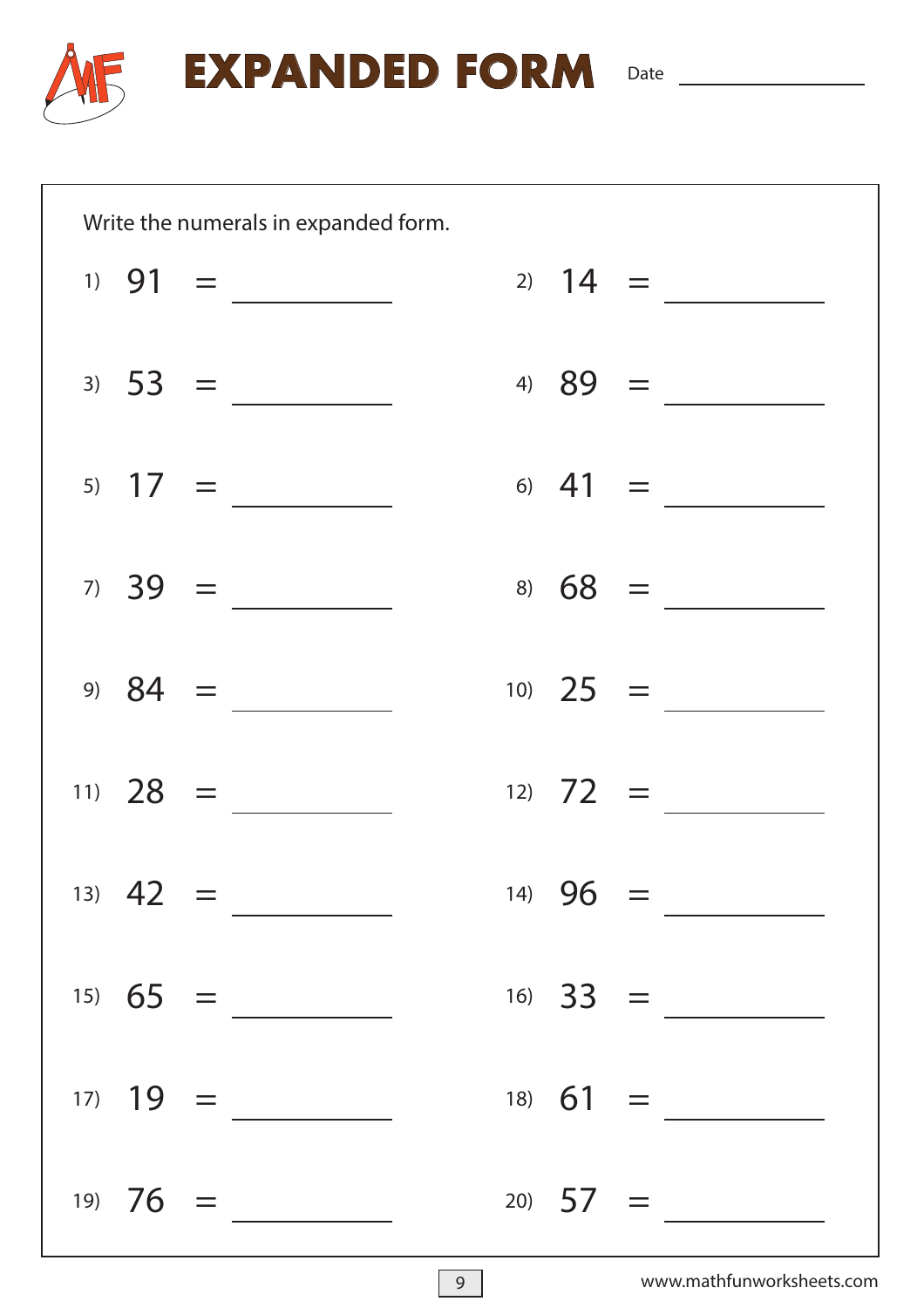

**EXPANDED FORM** Date

|  | Write the numerals in expanded form.                                                                                                                                                                                                                                                                                                                                                                                                                                                                                                                                                             |  |           |            |  |
|--|--------------------------------------------------------------------------------------------------------------------------------------------------------------------------------------------------------------------------------------------------------------------------------------------------------------------------------------------------------------------------------------------------------------------------------------------------------------------------------------------------------------------------------------------------------------------------------------------------|--|-----------|------------|--|
|  | $1)$ 24 =                                                                                                                                                                                                                                                                                                                                                                                                                                                                                                                                                                                        |  |           | $2) 55 =$  |  |
|  | $\begin{array}{ccccccccc}\n3) & 49 & = & \underline{\hspace{1cm}} & & \underline{\hspace{1cm}} & & \underline{\hspace{1cm}} & & \underline{\hspace{1cm}} & & \underline{\hspace{1cm}} & & \underline{\hspace{1cm}} & & \underline{\hspace{1cm}} & & \underline{\hspace{1cm}} & & \underline{\hspace{1cm}} & & \underline{\hspace{1cm}} & & \underline{\hspace{1cm}} & & \underline{\hspace{1cm}} & & \underline{\hspace{1cm}} & & \underline{\hspace{1cm}} & & \underline{\hspace{1cm}} & & \underline{\hspace{1cm}} & & \underline{\hspace{1cm}} & & \underline{\hspace{1cm}} & & \underline{\$ |  |           | 4) $18 =$  |  |
|  | $(5)$ 92 =                                                                                                                                                                                                                                                                                                                                                                                                                                                                                                                                                                                       |  |           | 6) $31 =$  |  |
|  | $7) 73 =$                                                                                                                                                                                                                                                                                                                                                                                                                                                                                                                                                                                        |  | $8) 95 =$ |            |  |
|  | $9) 35 =$                                                                                                                                                                                                                                                                                                                                                                                                                                                                                                                                                                                        |  |           | $10) 62 =$ |  |
|  | $11) 87 =$                                                                                                                                                                                                                                                                                                                                                                                                                                                                                                                                                                                       |  |           | 12) $47 =$ |  |
|  | $13) 69 =$                                                                                                                                                                                                                                                                                                                                                                                                                                                                                                                                                                                       |  |           | 14) $13 =$ |  |
|  | $15) 12 =$                                                                                                                                                                                                                                                                                                                                                                                                                                                                                                                                                                                       |  |           | $16) 86 =$ |  |
|  | $17) 46 =$                                                                                                                                                                                                                                                                                                                                                                                                                                                                                                                                                                                       |  |           | $18)$ 29 = |  |
|  | $19) 51 =$                                                                                                                                                                                                                                                                                                                                                                                                                                                                                                                                                                                       |  |           | 20) $74 =$ |  |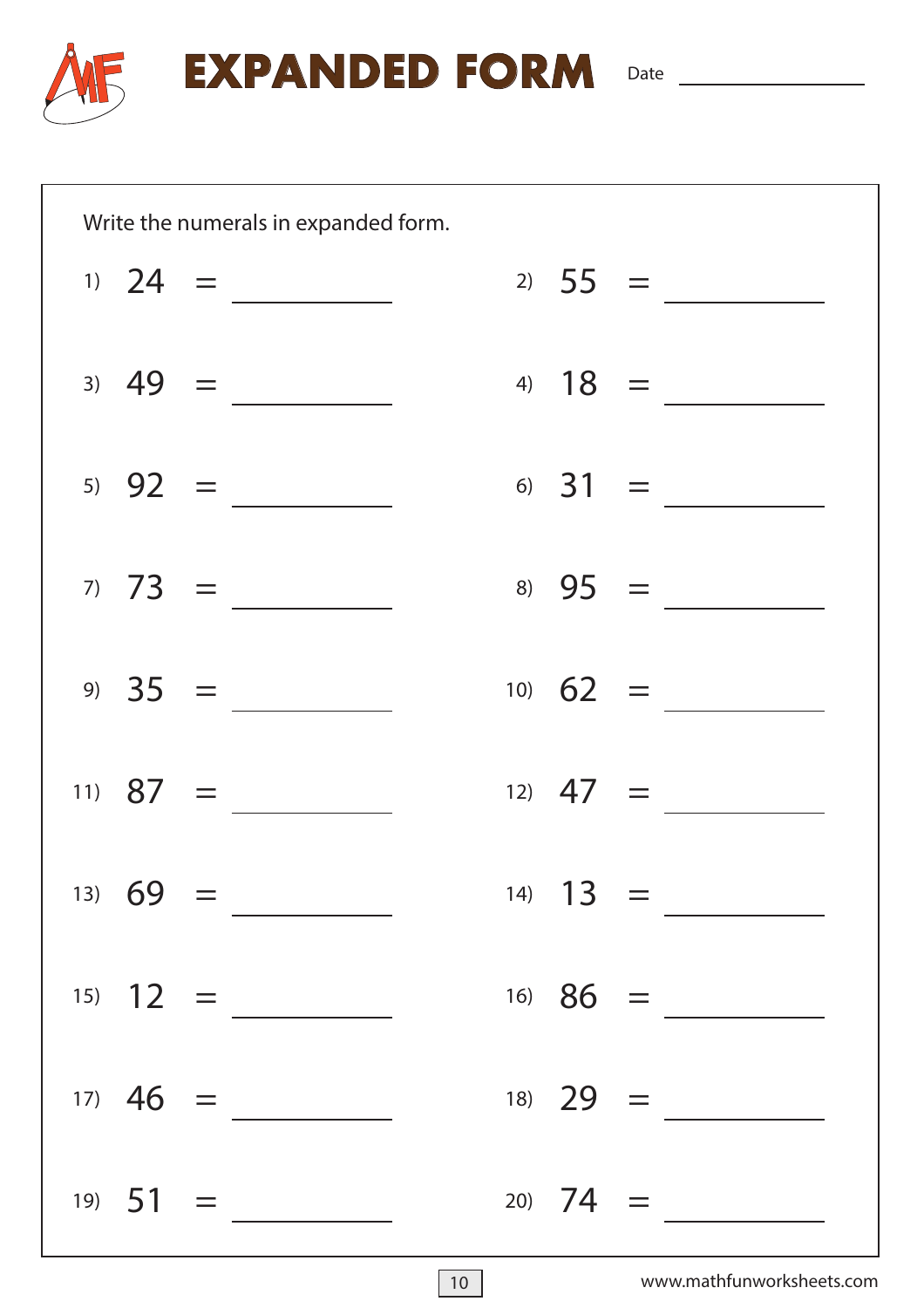

**STANDARD FORM** Date

| Write the compact form. |                |  |                  |                |  |
|-------------------------|----------------|--|------------------|----------------|--|
|                         | $1) 30 + 8 =$  |  | $20 \t 60 + 2 =$ |                |  |
| $3) 50 + 2 =$           |                |  | 4) $20 + 3 =$    |                |  |
|                         | 5) $10 + 3 =$  |  |                  | 6) $40 + 9 =$  |  |
|                         | $7) 90 + 7 =$  |  |                  | 8) $70 + 4 =$  |  |
|                         | $9) 60 + 4 =$  |  |                  | 10) $30 + 7 =$ |  |
| 11) $80 + 6 =$          |                |  | $12) 50 + 1 =$   |                |  |
|                         | 13) $40 + 1 =$ |  | 14) $90 + 6 =$   |                |  |
|                         | $15)$ 70 + 5 = |  |                  | 16) $10+8 =$   |  |
|                         | $17) 20 + 9 =$ |  | 18) $80 + 5 =$   |                |  |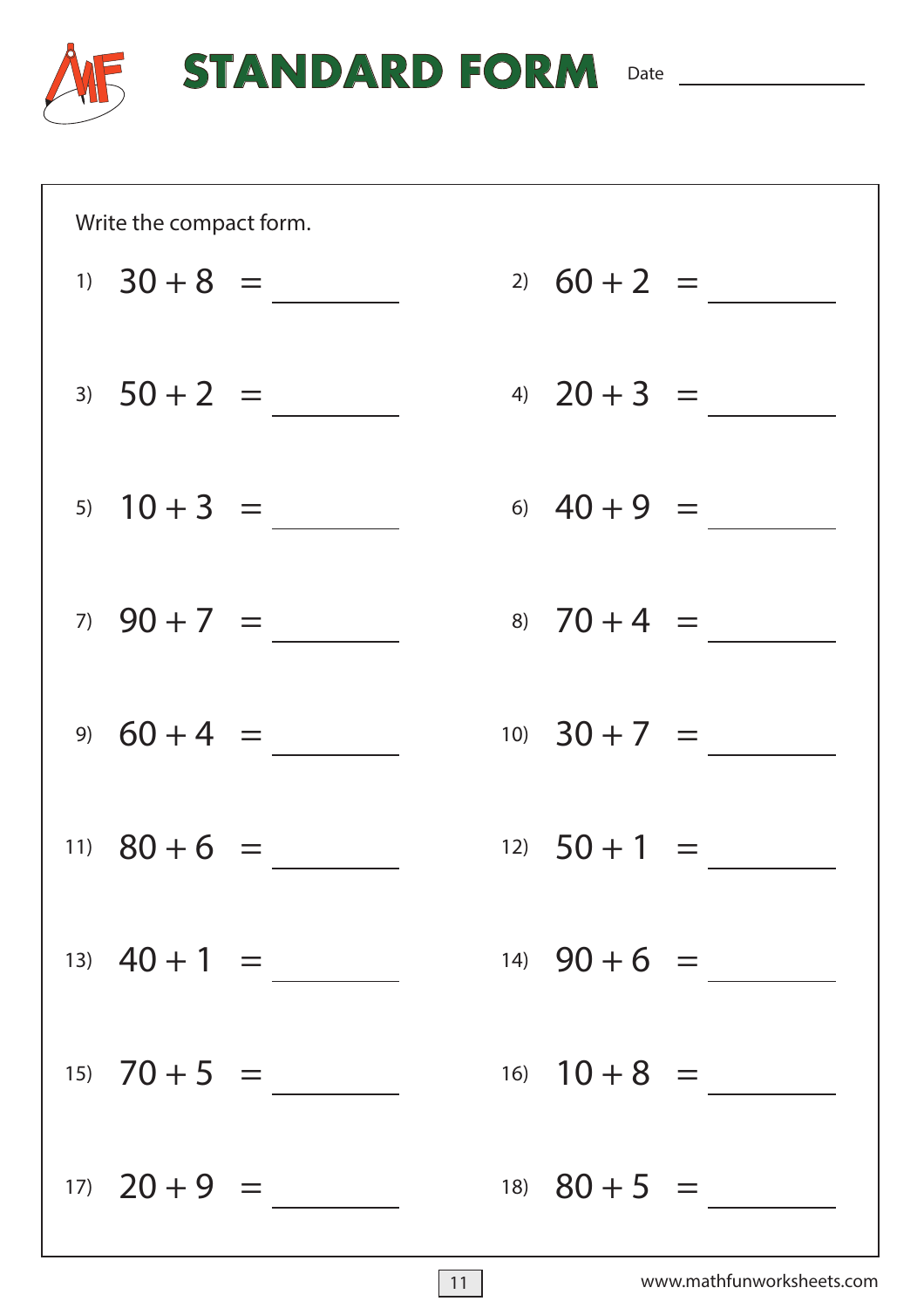

**STANDARD FORM** Date

| Write the compact form. |                |  |                |                |  |
|-------------------------|----------------|--|----------------|----------------|--|
| $1) 50 + 3 =$           |                |  | $2)$ 30 + 1 =  |                |  |
|                         | $3) 20 + 8 =$  |  |                | 4) $60 + 5 =$  |  |
|                         | 5) $40 + 2 =$  |  | 6) $80 + 4 =$  |                |  |
|                         | $70 + 6 =$     |  | 8) $10 + 9 =$  |                |  |
| $9)$ $80 + 9 =$         |                |  | 10) $50 + 7 =$ |                |  |
| $11)$ 30 + 5 =          |                |  | 12) $90 + 2 =$ |                |  |
|                         | $13) 10 + 1 =$ |  |                | 14) $40 + 3 =$ |  |
|                         | 15) $90 + 4 =$ |  |                | 16) $70 + 8 =$ |  |
|                         | $17) 60 + 7 =$ |  |                | $18)$ 20 + 6 = |  |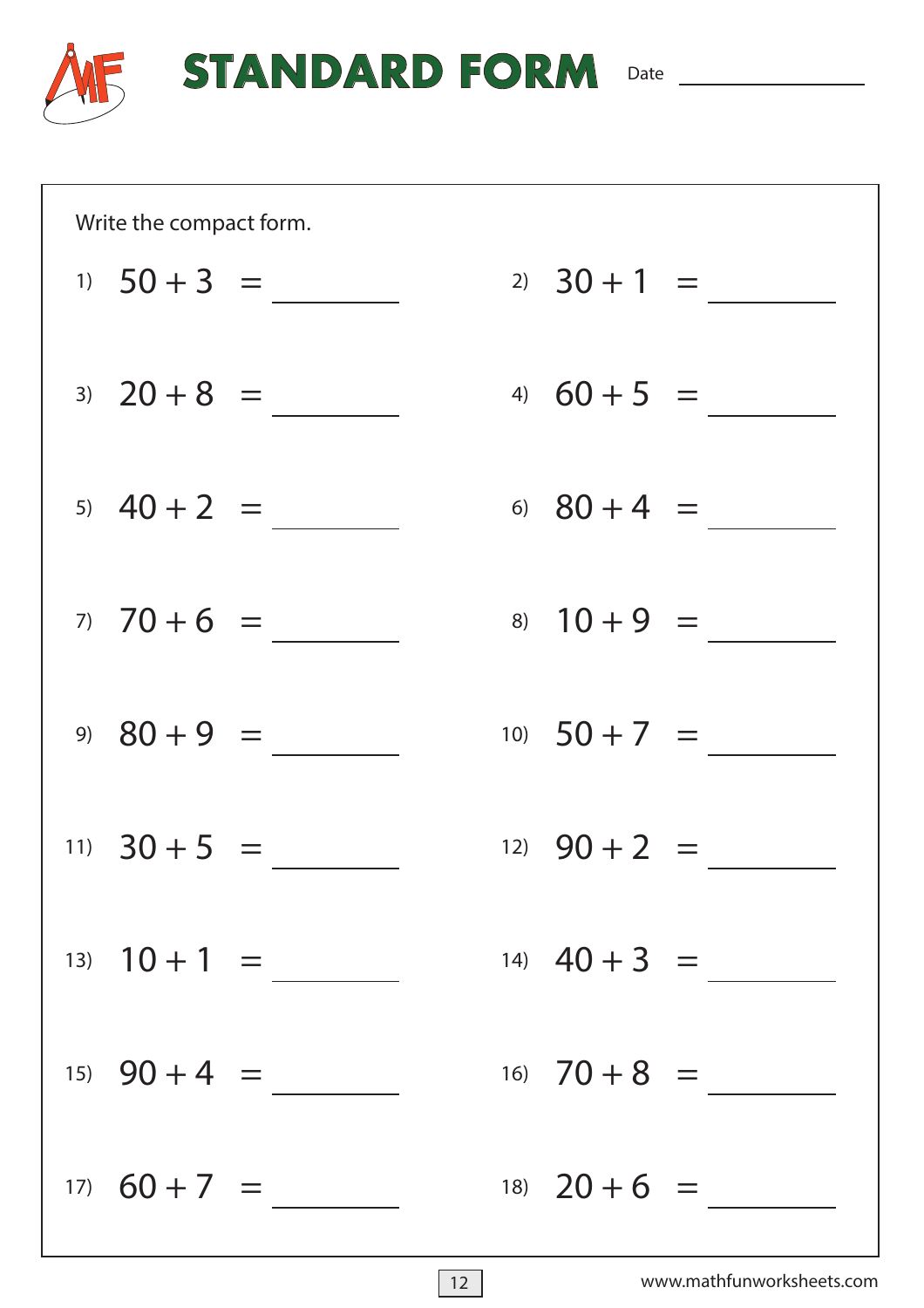



Count the ones and tens value to fill in the blanks.

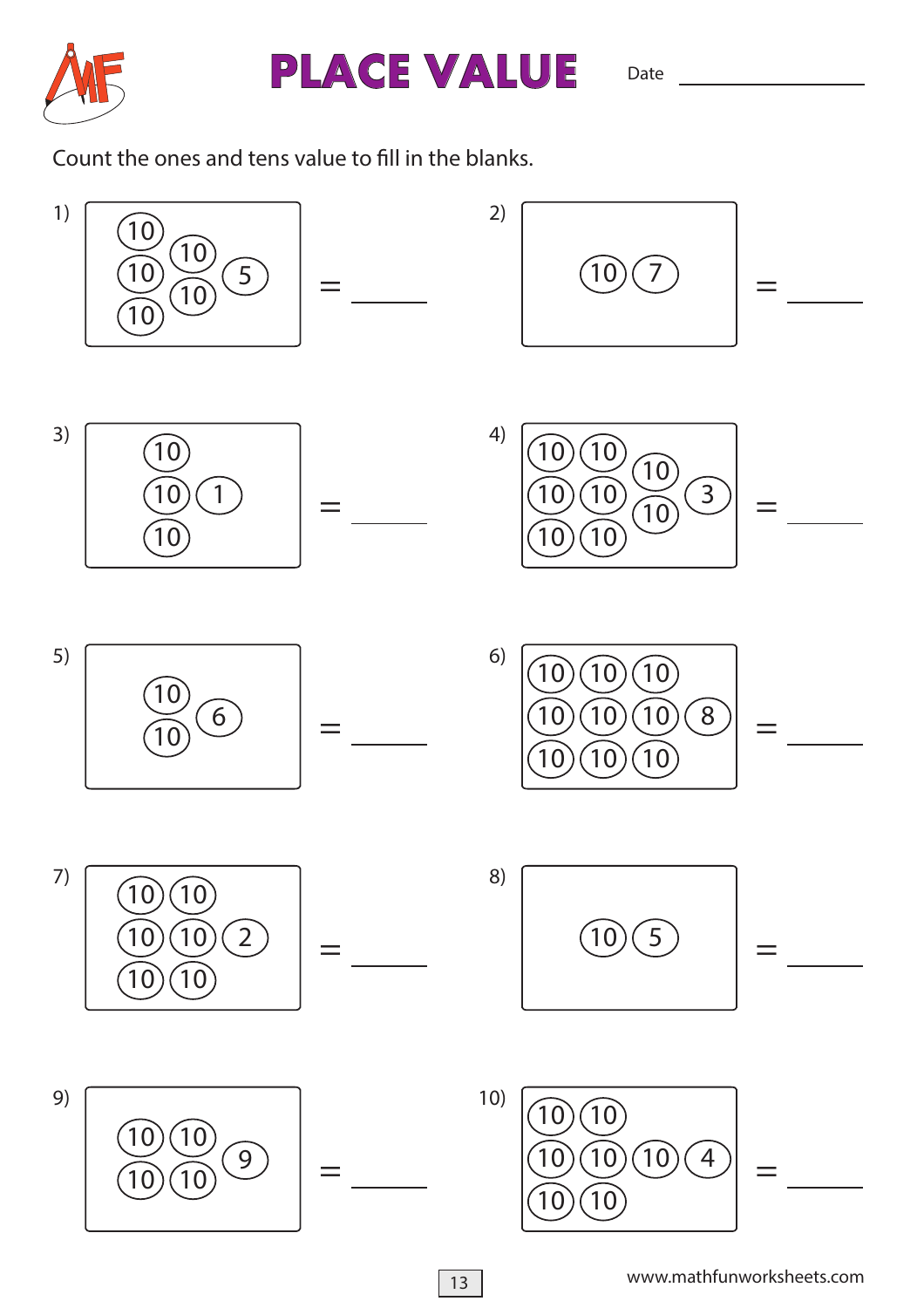



Count the ones and tens value to fill in the blanks.

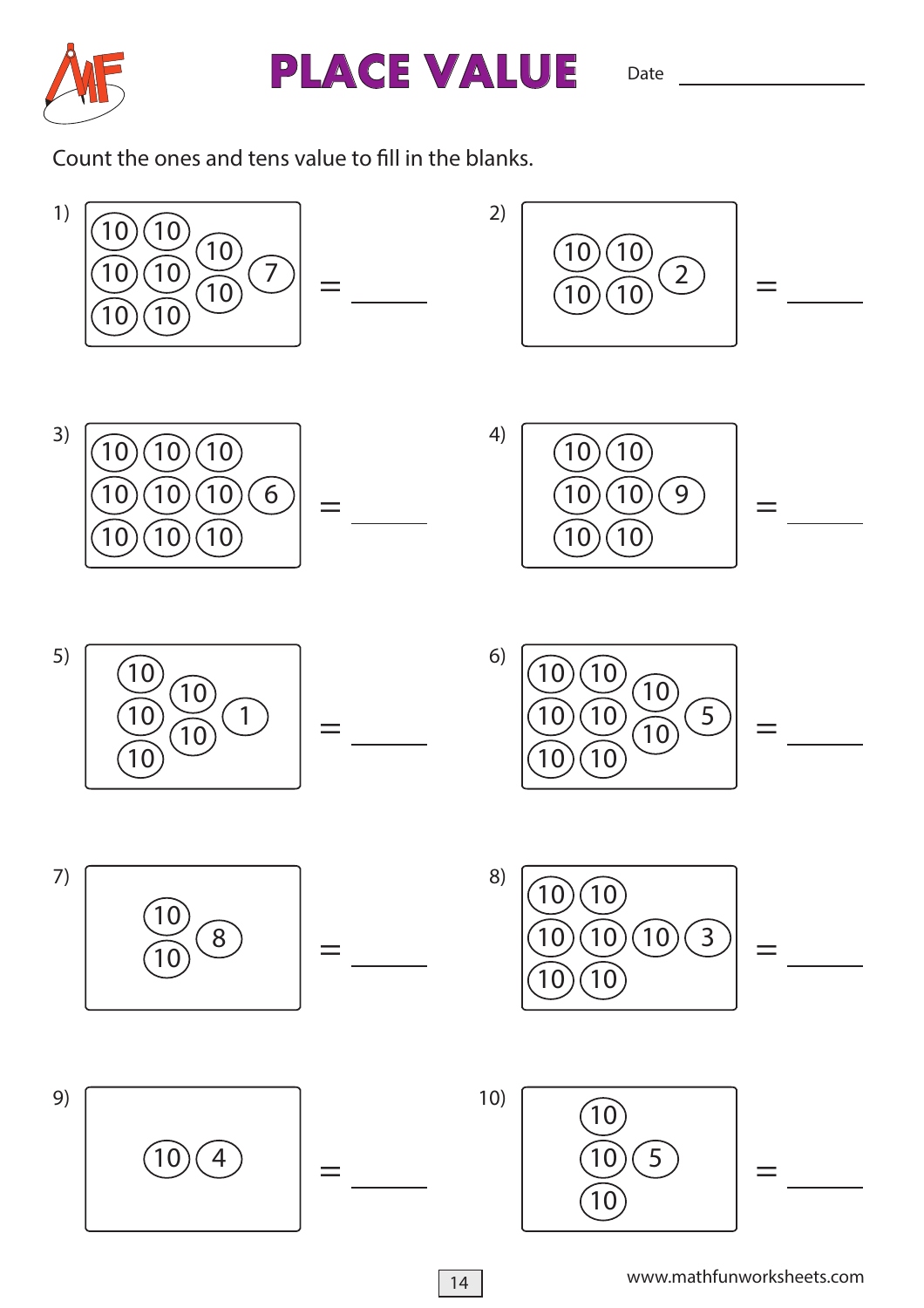

#### PLACE VALUE - TABLE Date

| Number | Tens and ones | <b>Expanded form</b>           |
|--------|---------------|--------------------------------|
| 42     | tens<br>ones  | $\pm$                          |
| 79     | tens<br>ones  | $\pm$                          |
| 18     | tens<br>ones  | $\pm$                          |
| 66     | tens<br>ones  |                                |
| 91     | tens<br>ones  | $\pm$                          |
| 35     | tens<br>ones  | $\pm$                          |
|        |               | www.mathfunworksheets.co<br>15 |